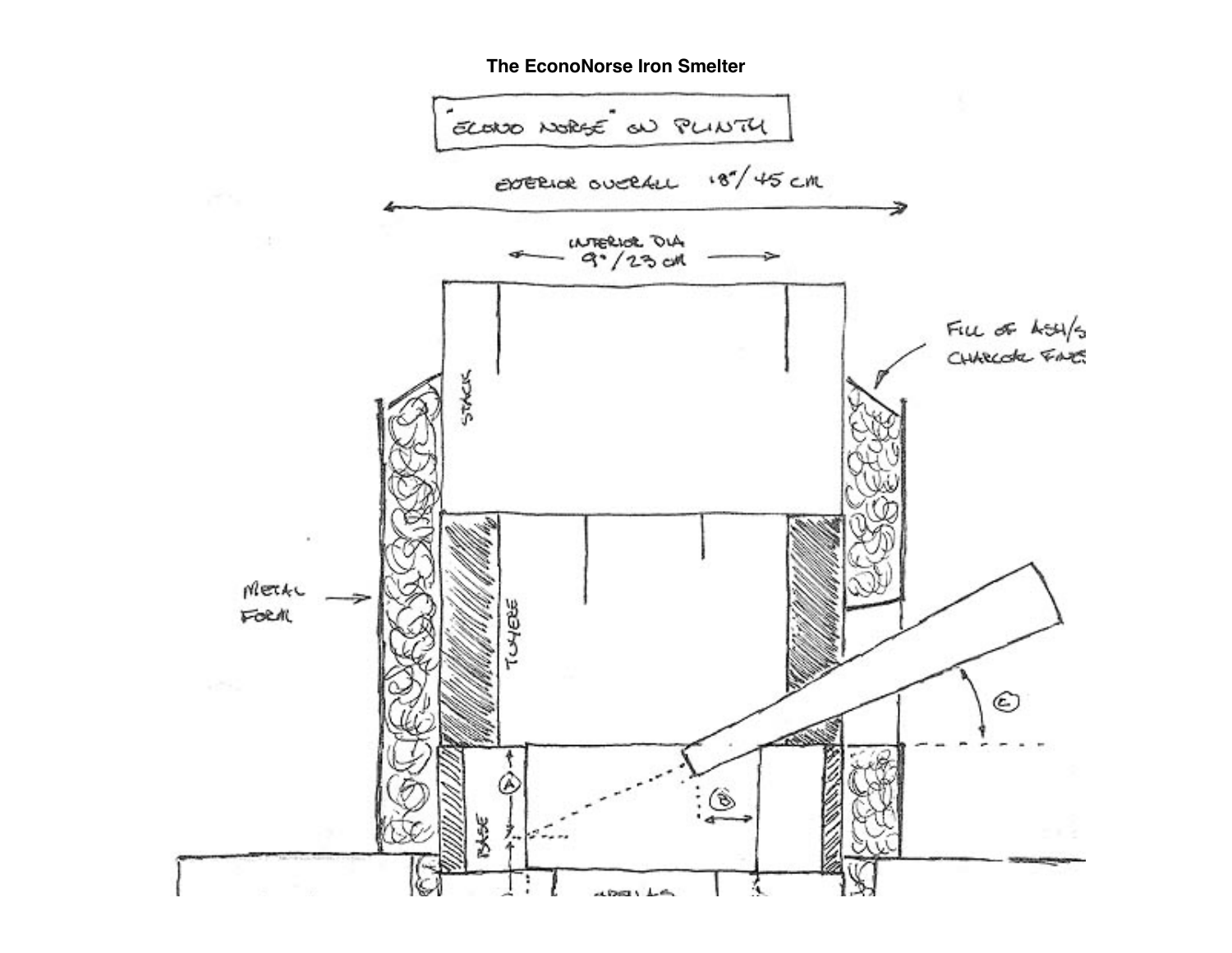

Note: This handout was prepared earlier, and describes the simpler 'EconoNorse' (brick) direct process bloomery iron smelting furnace. Although the construction is different than the more historically accurate clay or clay cobb furnaces, the basic physical measurements & layout plus the actual operation sequence are similar.

The EconoNorse is a small, quick to build iron furnace, made from easy to acquire materials. It takes its rough size and general operating characteristics from a blend of Viking Age archaeology and modern practical experience. The rough form was developed in Fall of 2004 by members of the Dark Ages Re-Creation Company, with further refinements made in February of 2005 with guidance from Sauder / Williams / McCarthy.

A direct bloomery furnace works by reducing iron oxide ores (Fe2O3 or Fe3O4) as they fall and react through a column of super heated carbon monoxide gas produced by burning charcoal. The resulting metallic iron does not melt, but is at the 'sticky' stage, just below welding temperatures. The particles sinter into a bloom mass, collecting inside a pool of liquid glass slag just below the tuyere. The objective of this process is to produce a dense mass of low carbon iron. Despite what some claim, fine control of carbon content is dependant on a HUGE number of variables, most importantly the skill and experience of the supervision iron master.

Past experience has shown that the smelter team ideally should consist of at least THREE individuals, with an additional person as record keeper. Charcoal and ore should be prepared before the actual smelt.

The basic structure is made up of three circles of standard fire bricks set above one another, with eight fire bricks standing on end making each layer (for a total of 24). This gives an internal size roughly 25 cm in diameter and about 60 cm high. The bricks are contained inside a support structure made of a cylinder of sheet metal (or leaning stone slabs) about 60 cm in diameter. The gap between these two is filled with a loose mix of 50/50 wood ash and sand (or other insulating material).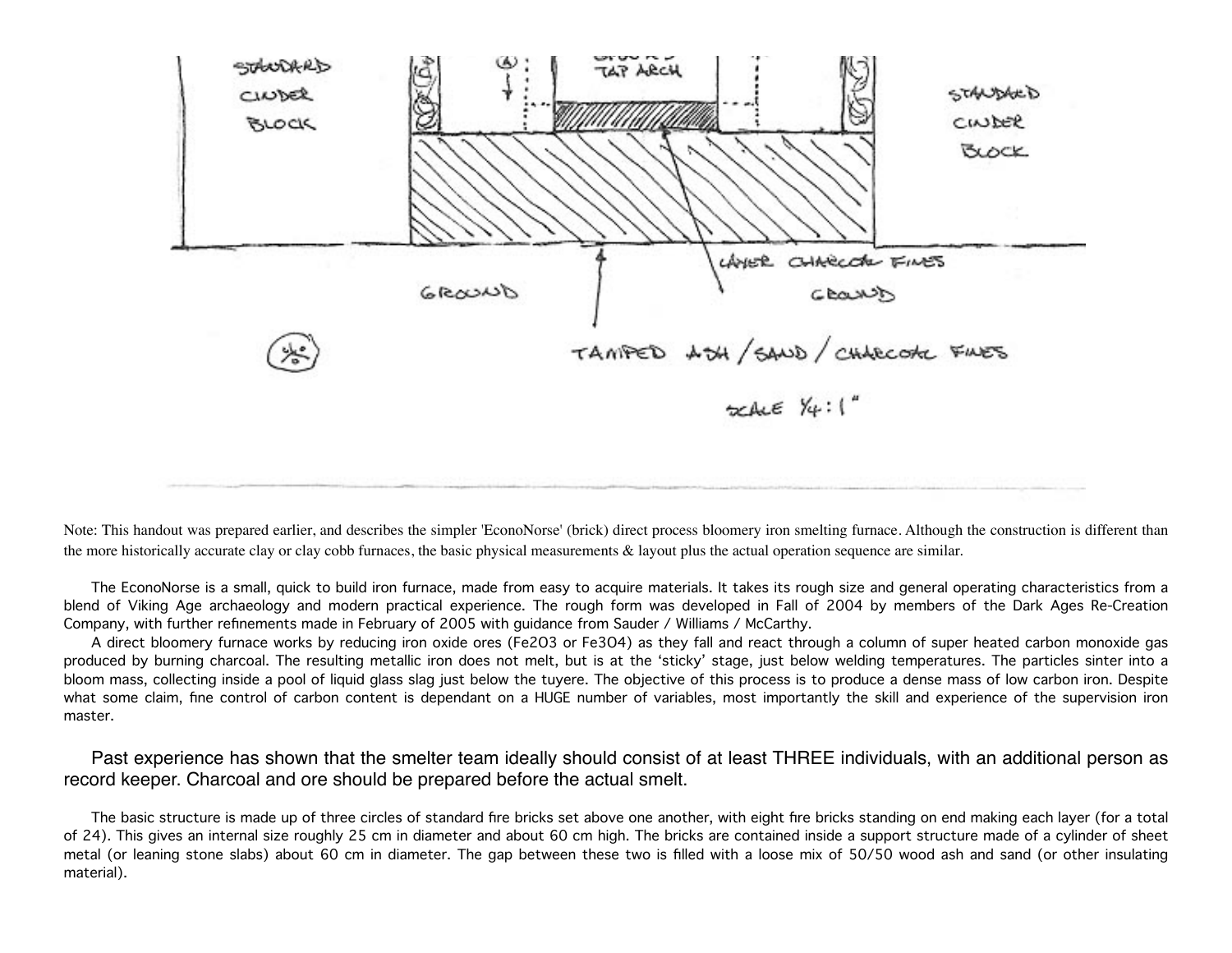The internal floor of the smelter should be built up to a depth at least 5 cm deep with a tamped down mixture of wood ash and charcoal dust. A gap in the first layer of bricks should be constructed about the size of a single brick laying horizontal to form at tap arch. If the whole structure is constructed on plinth of bricks containing a built up layer of sand / ash / charcoal fines, the slag tapping process is made easier.

The tuyere (air inlet) can be made of a simple length of 2 - 3 cm OD schedule 40 (or standard black threaded) steel pipe. Ideal is a ceramic kiln support tube, available at pottery suppliers. The tuyere is placed on top of the first layer of bricks, in a small gap in the second layer - at 90 degrees to the tap arch. Above the tuyere, this gap should be filled with part bricks and sealed with clay. The tuyere should protrude about 5 cm inside the smelter wall (B). It should be positioned on a slight down angle of roughly 20 - 25 degrees (C), and stabilized with spare bricks or wood blocks. The shape and quality of the bloom is greatly effected by the position of the tuyere.

Air flow can be provided by a old vacuum cleaner blower or great bellows. If an electric blower is used, it should be equipped with either a sliding plate air valve or adjustable motor speed control. The air volumes required are considerable, and must be delivered both constantly and consistently over the entire smelt. The pressure of the blast determines the effective 'hot spot' inisde the furnace. Too little pressure and the iron produced will be lacy or fragmented. (A hand cranked forge blower is not a suitalbe air supply.) Air volume required is a variable related to smelter diameter, and for this size will be approximately 600 - 800 l/min. (Ideal is 1.2-1.5 litre per cm2 area at tuyere level.)

Expect to consume from 50 - 75 kg of hardwood charcoal per smelt. This should be broken up and then screened so that no pieces are larger than 2.5 cm dia. (walnut) or smaller than 1 cm (pea). The fines are used as insulating material.

Iron ore may be natural rock, primary bog ore, industrial taconite or haematite blasting grit.'Spanish Red' potter's oxide is best prepared by mixing with 10% white silica sand and 10% whole wheat flour into a dough, then allowed to dry. The key is the ore needs to contain at least 50% Fe content. Rock or taconite ores should be roasted - heated to critical temperature. This assists the breaking process. The ore should be broken to between pea and rice (1 to .2 cm) size, retaining the dust.

The smelter should be preheated, starting with softwood splits and no air blast. The fire size plus air blast will be increased over about a one hour period. Then the furnace is filled with rough charcoal, with graded fuel used after. At correct operating temperature, the smelter consumes a standard galvanized pail (roughly 1.75 kg) every 8 - 10 minutes. Charcoal should heap up over the top of the smelter and be added whenever the level drops to even with the top edge. At 6 minutes per charge, the furnace is to hot, and cast iron may be the result. Over 12 minutes per charge and the furnace is too cold, and the metallic iron may not sinter correctly. Correct operating temperature can be modified by adjusting air flow.

After about 30 minutes, the combustion zone should be observed just below the top level of the furnace and the first . 5 kg charge of ore is added. Ore should be sprinkled evenly over the top, and distributed through each bucket of charcoal (not added as a single slab). It is suggested that a standard sized long handled scoop be used for this. Note that various ore types will have different volumes to achieve this weight.

About one hour into the smelt, the smelter should 'take off' with consumption rates rapidly increasing (marking the formation of the lower slag bowl. The consumption rate is stabilized by increasing the amount of ore added per fuel charge to maintain the time interval, typically increasing by .25 kg amounts. Normally the ore additions will peak in the range of 1.75 - 3 kg added per standard charcoal charge.

The rate and volume of slag created will vary due to ore type, but a balance must be made between maintaining a bowl of liquid slag, and not 'drowning' the tuyere. Tapping is done by removing the brick blocking the tap arch, then digging away the loose material to expose the bottom of the slag bowl. Typically a rod is used to pierce the solid bowl through to the liquid slag above. Returning tapped slag to the top of the smelter effectively recycles iron still embedded in the slag into the growing bloom. If there is a large volume of slag, but it is too viscous to easily run, a small amount of forge scale can be added with the charges. The first slag produced is light green, viscous and full of bubbles. As the smelt progresses this should change to a dark black, fluid, sold, iron rich slag which taps off easily.

How long the sequence of adding ore charges should continue will depend on just how large a metallic bloom is desired. The EconoNorse Smelter has successfully produced blooms as small as 3 kg, but with careful management of the slag bowl, monster blooms of 10 - 20 kg are possible. Generally, at a point ranging from 5 to 6 hours into the smelt, addition of ore charges should be stopped. A further 2 - 3 fuel charges should be added to allow the final ore charges to reduce, and drop to sinter to the bloom. These last charges are allowed to burn down to close to tuyere level, reducing air volume all the while.

With the EconoNorse, extraction begins with removing the metal sheeting containing the brick core of the furnace (also spilling the hot insulating material). Then the top most layer of bricks can be removed. At this point it should prove possible to pry loose the bloom mass from the slag bowl. Fire resistant clothing,